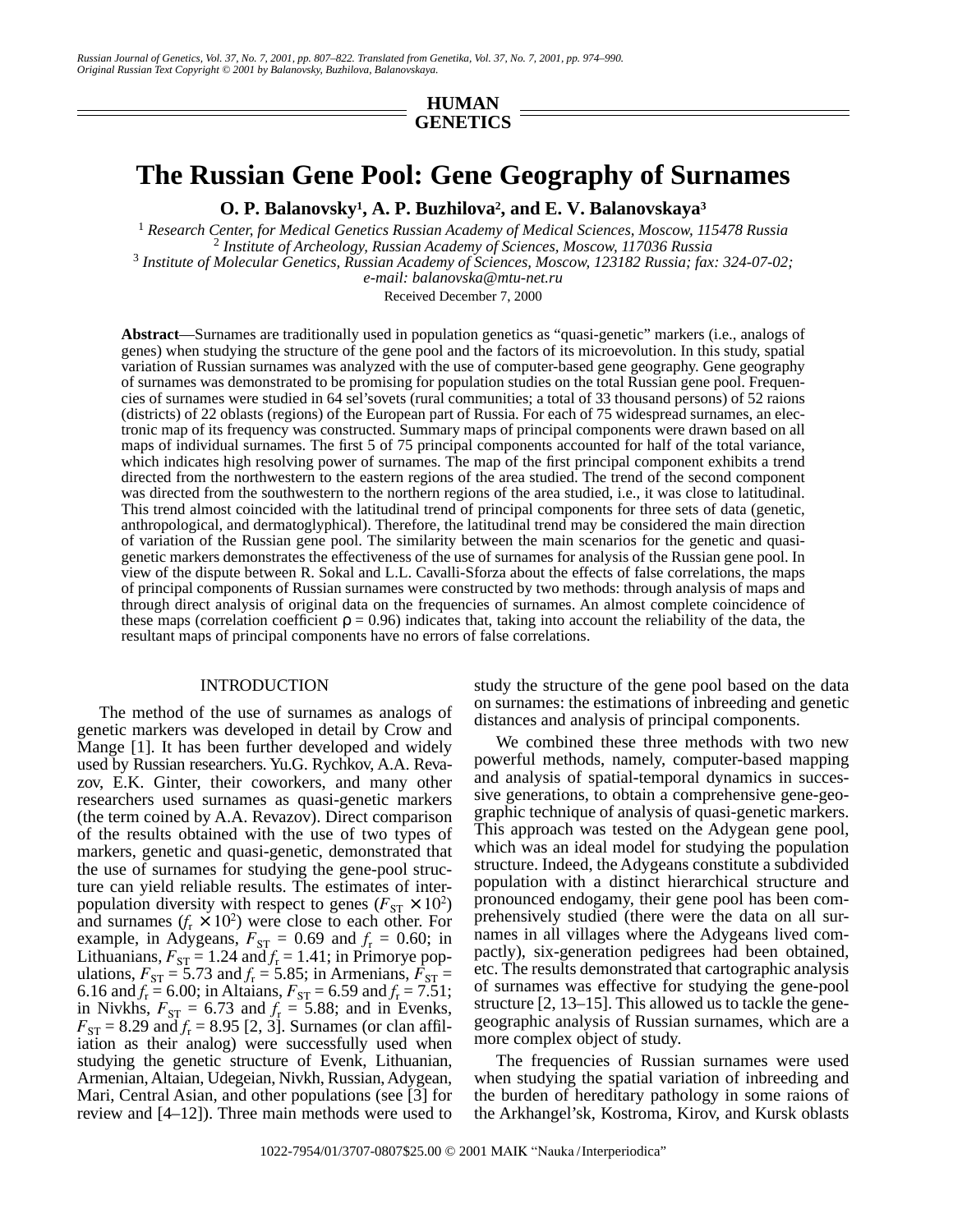(see, e.g., [6–9, 16]). However, the analysis was restricted to individual raions or oblasts, because the "hypervariability" of Russian surnames indicated that their analysis is only applicable to studying the gene pools of relatively small population groups [11, 12]. Only recently, 75 prevalent surnames were studied in the total Russian population [17]. This analysis demonstrated that the geographic variation of prevalent Russian surnames reflected not only the events that had occurred at the district level, but also the ethnic history of the entire Russian population: the zones of accumulation of certain surnames have been found to be associated with the main anthropological types of the Russians [17]. The successful qualitative analysis of Russian surnames (the presence or absence of the given surname in the given region) allows us to do the next step and quantitatively analyze the variation of the frequencies of the same 75 surnames in the geographic area of the Russian ethnic group using electronic maps. The gene-geographic approach that proved to be effective when studying the Adygean gene pool will help us to determine the actual possibilities and restrictions of using Russian surnames for studies on the entire Russian gene pool.

In the framework of anthroponimics (the branch of onomastics dealing with human names), some patterns of the development of surnames have been found, including their origin in certain social groups, an earlier appearance of surnames in economically developed regions, etc. Development of surnames takes a long time. Russian surnames formed during several hundred years. The surnames of princes originated from the names of their principalities as early as in the 14th century. Later, the surnames of both princes and boyars were formed from their patronymics. The majority of surnames of the Russian nobility appeared in the 16th and 17th centuries. Most clergy received surnames in the late 18th century, the earliest originating from the names of churches. The first surnames of "noble merchants" are dated to the 16th century. However, the majority of Russians had, since ancient times, the socalled "street" surnames (in addition to family names and Christian names). The street surnames were not officially regulated, because they were not compulsorily registered; however, they were transmitted in generations. Many people had complex, compound surnames consisting of derivatives from the family name (e.g., Tolstoy [stout]), patronymic (e.g., Ivanov [son of Ivan]), and street surname (e.g., Korobeinikov [of the family of peddlers]). In 1861, a law was adopted on assigning surnames to the entire population of Russia. In the case of peasants, street surnames, surnames derived from patronymics, or landlords' surnames usually became their official surnames. However, peasants' surnames were being officially registered until the early 20th century, and the process was only accomplished when all Russian citizens were given passports.

The spread and geographic distribution of Russian surnames have been extensively studied. Usually, the zone of accumulation or origin of a surname was interpreted in terms of dialectology. In some cases, the areas where surnames originating from dialect words were found coincided with the geographic areas of the corresponding dialects. Groups of surnames with common finals were also analyzed. For example, surnames ending in "-ochkin" are more frequent in southwestern regions, surnames ending in "-ykh" or "-ikh" are typical of northern and southern regions of Russia but are absent in central regions, etc. Note that the geographic areas of some surnames and their groups coincide with the territories of the former Russian principalities. Apparently, having once emerged, surnames spread within communities of administrative regions [18–20].

However, there is another method of studying surnames. According to this method, mass samples of surnames are simultaneously studied over large areas by means of mapping, instead of studying arbitrarily chosen surnames or their groups. This study was a variant of such a "mass" analysis of modern Russian surnames with the use of new computer-based gene-geographic methods, namely, continuous mapping generalized cartographic analysis.

In summary, two questions should be clarified before studying the Russian gene pool based on the data on surnames: (1) whether it is possible, in principle, to the study the gene-pool structure (inbreeding, spatial patterns, and differentiation) based on the data on surnames and (2) how suitable Russian surnames are for studying the Russian gene pool. All the aforementioned data demonstrate that we may answer positively to the first question (applicability of surnames in general). Some studies have also demonstrated that Russian surnames can be effectively used for analysis of small populations. We believe that the results of this study demonstrate that Russian surnames can also be used for analysis of the Russian gene pool as a whole. To solve this task, we first had to demonstrate that the spatial distribution of Russian surnames is regular, rather than random or mosaic. Putting it in genetic terms, we may say that this distribution is determined by their spread due to drift and migration rather than by "mutations." Second, we had to prove the existence of common patterns of distribution for all surnames, because such patterns might only be determined by the history of the population and should be absent if the surname frequencies were random. Third, it was advisable to compare the information on the gene-pool structure obtained based on surname distribution with the result of similar analysis using genetic markers. If the results were to be similar, this would prove the adequacy of the use of surname to study the structure of the gene pool.

Thus, the methodological purpose of our study was to estimate the suitability of Russian surnames for studying the structure of the gene pool. However, the main goal was to obtain (based on the data on surnames) new information on the structure of the Russian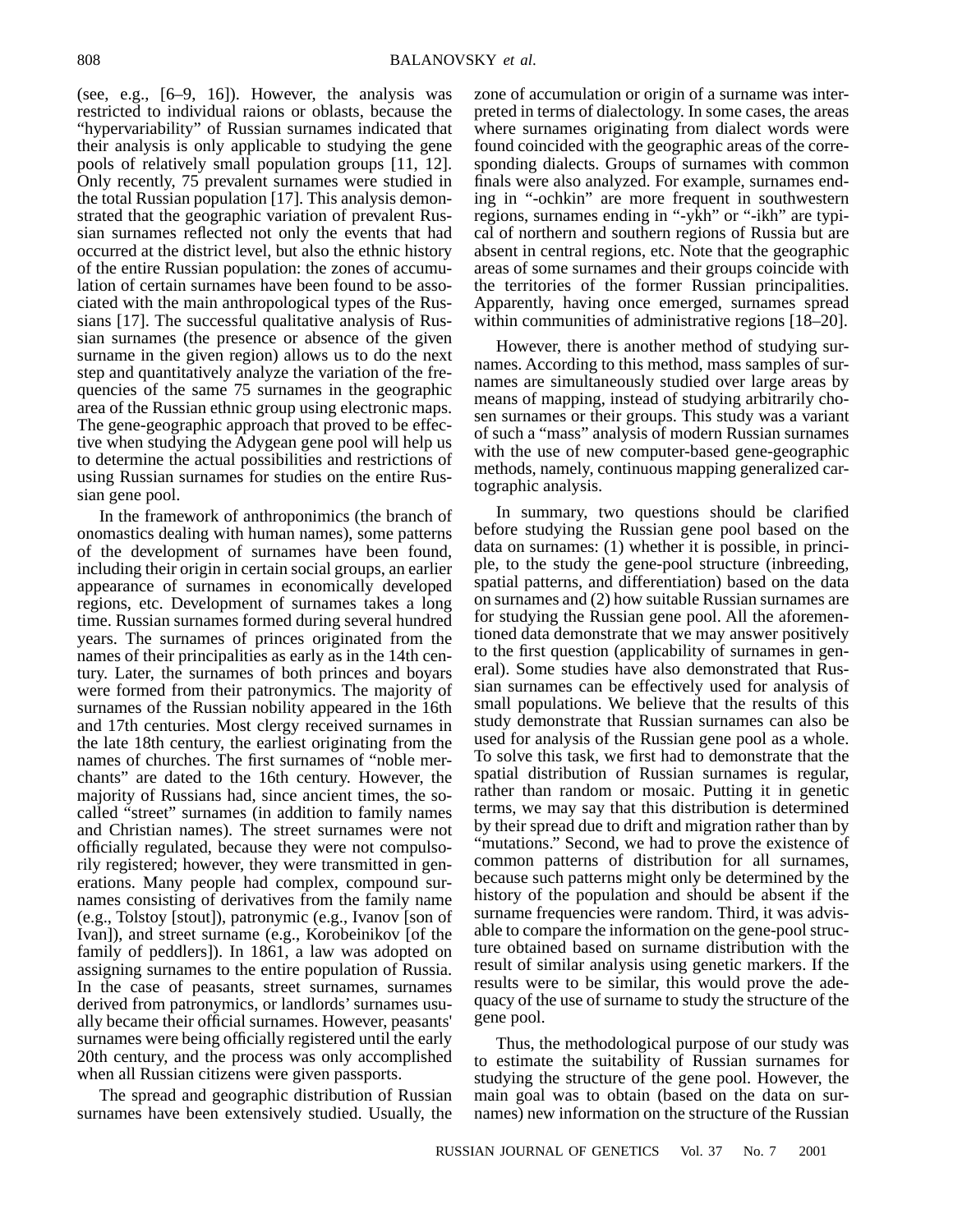| Abramov         | Efimov    | Kotov      | <b>Noskov</b>  | Sokolov         |
|-----------------|-----------|------------|----------------|-----------------|
| Afanas'ev       | Egorov    | Kovalev    | <b>Novikov</b> | Solov'ev        |
| Aleksandrov     | Ershov    | Kozlov     | Osipov         | Stepanov        |
| Alekseev        | Fedorov   | Krotov     | Paylov         | Tarasov         |
| Andreev         | Filippov  | Krylov     | Pestov         | Tikhonov        |
| Anokhin         | Golubev   | Kudryashov | Petrov         | Timofeev        |
| Antonov         | Gorbachev | Kurochkin  | Polyakov       | Trifonov        |
| <b>Balashov</b> | Grigor'ev | Kuz'min    | Popov          | <b>Tsvetkov</b> |
| <b>Belov</b>    | Gulyaev   | Kuznetsov  | Prokof'ev      | Vasil'ev        |
| <b>Borisov</b>  | Gusev     | Lebedev    | Romanov        | Veselov         |
| <b>Bykov</b>    | Il'in     | Makarov    | Savel'ev       | Vinogradov      |
| Chernov         | Ivanov    | Mikhailov  | Semenov        | Volkov          |
| Chistyakov      | Kalinin   | Morozov    | Shcherbakov    | Vorob'ev        |
| Denisov         | Kiselev   | Nikitin    | Sidorov        | Voronin         |
| Druzhinin       | Kosterov  | Nikolaev   | Smirnov        | Yakovlev        |

The most widespread Russian surnames selected for the study (in the alphabetic order)

gene pool, the degree of its differentiation, and the main trends of its variation.

# tury. In our maps, the populations studied are indicated by asterisks.

## MATERIALS AND METHODS

The data used in this study have been collected by A.P. Buzhilova for many years and were partly supplemented by other authors of this study. We mapped the data on the frequencies of surnames in 64 sel'sovets (rural communities; a total of 33 thousand persons). We studied indigenous Russian populations of 52 raions (districts) belonging to 22 oblasts (regions) of the European part of Russia.

The geography of the populations studied followed the main route of the Russian Anthropological Expedition [21], which studied the Russian population in the "ethnic zone of formation of the Russian population in the 11th through 14th centuries" [21, p. 24] still remains an exemplar of population studies. At this stage, we did not study the Russian populations that were separated from the main area and, according to V.V. Bunak, "became fixedly inhabited by Russians in the epoch when the Russian ethnic type had already been formed. Although all of these territories … are undoubtedly interesting anthropologically, they are not of decisive importance…" [21, p. 24]. Analysis of genetic markers [22, 23] has demonstrated that the gene pools of these populations reflected the characteristics of recent migrations; it will be more correct to study these regions after the variation patterns of the main core of the Russian ethnos have been determined. Thus, the study evenly encompasses the main area of formation and "indigenous" spread of the Russians. The corresponding populations are indigenous and have not been significantly affected by migrations during the past cen-

For the study, we chose the surnames that were found in more than two populations (in contrast to the studies [11, 12], where the surname frequency served as a selection criterion). Hereinafter, these 75 surnames are referred to as widespread Russian surnames (table); we do not indicate their frequencies because the volume of data is too large. Classification of Russian surnames and their detailed analysis in terms of population migrations were performed by A.P. Buzhilova and described in [17]. We used computer-based gene-geographic methods to draw 75 maps of the frequencies of the widespread surnames in the studied geographic area of the Russian ethnos. The methods of gene-geographic mapping are described in [24–27]. The electronic map is a homogenous grid covering the area studied. The frequency of each given surname was calculated for each node of the grid by means of interpolation using orthogonal polynomials of zero power. When calculating the surname frequency at a given node of the map, we used the data on all population studied within a distance of 2000 km from this node; however, the weight coefficient of the surname frequency in each population was inversely proportional to the sixth power of the distance between the population and the node. A reliability map, which ranked the grid nodes according to the statistical significance of the frequency values at these nodes, helped us to estimate the reliability of the interpolation. The reliability map was constructed at a significance level of  $\alpha = 0.5$ ; the nodes with the probability of correct prediction of  $P > 0.95$  were used for cartographic analysis. For all maps of surnames, we used a unified homogenous scale of surname frequencies with the following borders of intervals:  $< 0.001, 0.011,$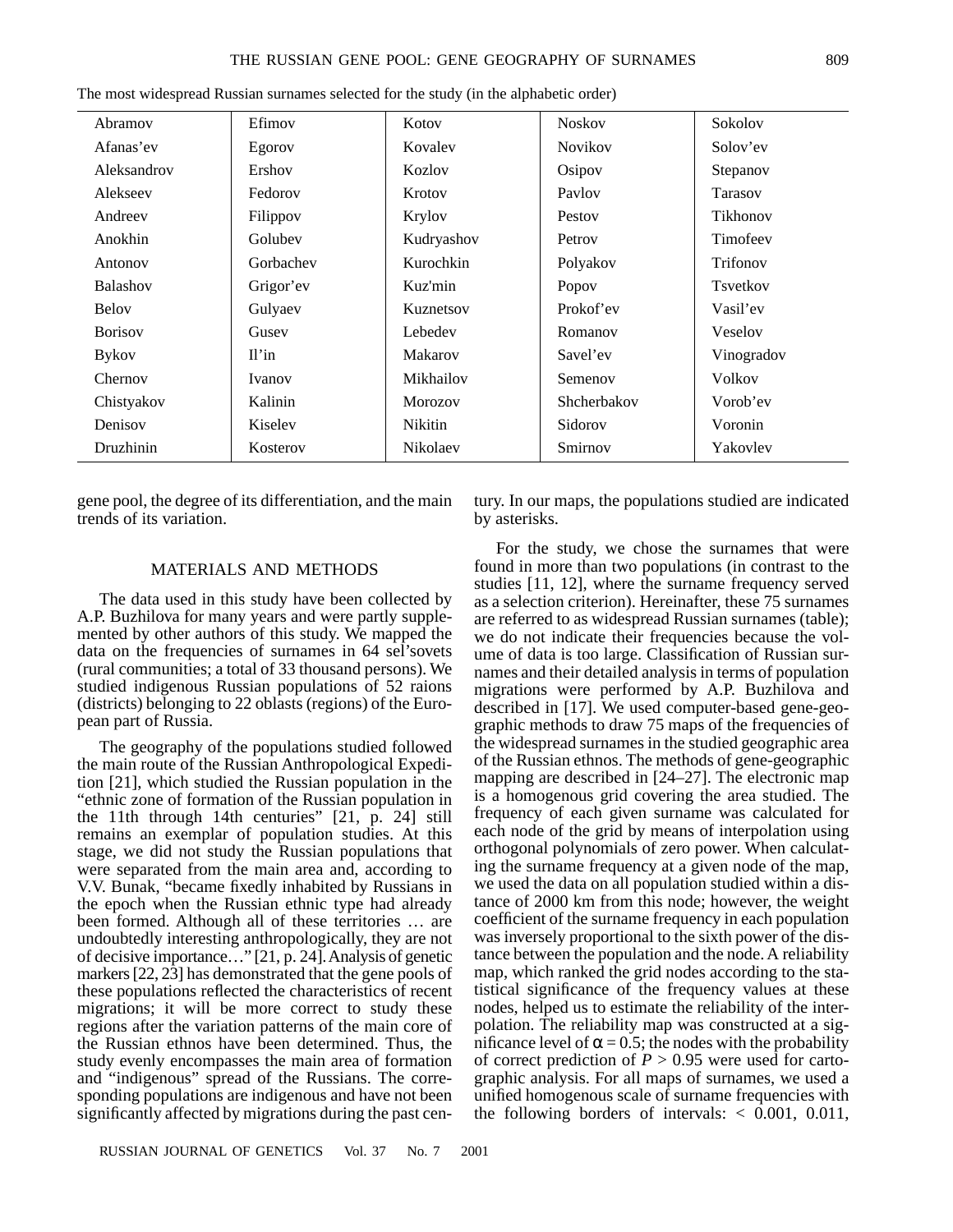$0.021$ ,  $> 0.021$ . Since all frequencies are mapped using the same scale, the maps are easily comparable with one another. The minimum (MIN), maximum (MAX), and mean (MEAN) frequencies of the surnames in the area studied are indicated in the statistical inset of each map. We used all of the 75 maps of individual surnames to calculate and map principal components, i.e., new generalized parameters reflecting the most general characteristics of the spatial variation of the entire set of surnames studied. For this purpose, we calculated a correlation matrix, eigenvalues, and eigenvectors based on the original 75 maps  $(d.f. = 74)$ . We only used the frequency values from reliable regions of the maps  $(P > 0.95)$ . Afterwards, we calculated principal components for all node of the homogenous grid to obtain maps of principal components. The correlation matrix of the maps was used for the calculations (i.e., the mapped values were normalized for variances and deviations from the mean values); the variance the principal components was normalized, and the solution was optimized [26]. Important characteristics of principal components are an absence of correlation between them and the fact that first principal components describe the major part of variation of the entire set of maps.

#### RESULTS AND DISCUSSION

The main goal of the study was to analyze the architectonics of the Russian gene pool based on the data on all of the widespread Russian surnames. However, first we had to estimate the informativeness of the map of an individual surname. It was necessary to find out whether the map of a given surname revealed any patterns of the spatial variation of its frequency, or maps of individual surnames were so mosaic that only analysis of general parameters (principal components, genetic distances, etc.) of all maps could reveal the elements that formed the structure of the Russian gene pool. These questions were caused by a "hypervariability" of surnames. In terms of genetics, surnames may be regarded as one locus with a large number of alleles characterized by high mutation rates. The mean frequencies of most alleles are even lower than 1% polymorphism level. For example, the frequency of even the most common surname (Ivanov) was only  $p = 0.0095$  in a sample of 200 000 of St. Petersburg citizens in 1910; the least frequent of the widespread surnames was Naumov ( $p = 0.0006$ ) [20]. In our study, rural communities with the mean population size of only 500 persons served as elementary populations; therefore, we expected sharp fluctuations of surname frequencies. Even neighboring communities could considerably differ with respect to the frequencies of surnames, and each oblast was represented, on average, by three rural communities in our study. Therefore, a mosaic distribution of the frequency of each surname was the most probable. This must not decrease the effectiveness of the generalized analysis. For example, genes of hereditary diseases usually have low frequencies; however,

their cartographic analysis has proved to be effective [28]. If, notwithstanding the sampling errors, the areas of surnames were not to be mosaic, this would directly indicate that Russian surnames are suitable for analysis of the gene pool. Indeed, the absence of mosaic pattern would confirm that the variation of surnames largely depended on the same microevolutionary factors as the variation of genes, i.e., the ratio between drift and migrations.

### *Cartographic Analysis of Individual Surnames*

To estimate the informativeness of individual surnames, consider the maps of distribution of six surnames chosen at random (Figs. 1–6). According to the available data on the frequencies of surnames [20], two of these surnames (Ivanov and Petrov) rank first and third, respectively, with respect to their frequency in the Russian population, Grigor'ev is on the 14th place, Nikitin and Kuznetsov share the 23d place, and Kovalev does not fall within 100 most frequent Russian surnames [20]. Thus, the surnames chosen considerably differ from one another in their frequencies.

Figure 1 shows the geographic distribution of the surname Nikitin. The distribution of this surname was restricted by the southern parts of the Pskov and Novgorod oblasts. Thus, the surname Nikitin had a distinct geographic location. This was also true for some other surnames.

For example, the distribution of the surname Kovalev was strikingly compact, being restricted to the Bryansk and Smolensk oblasts (Fig. 2). We may hypothesize that the surname Kovalev has emerged within this zone. Note that the compact distribution of this surname was not found until its frequency was mapped [17].

Figure 3 shows the distribution of the surname Kuznetsov. In this case, we did not find a distinct geographic pattern. Zones of accumulation of this surname alternated with zones of its complete absence. Comparison of the latter two maps is interesting in terms of the origin of Russian surnames. The surnames Kovalev and Kuznetsov are generally assumed to be alternative (both of them originate from the words that mean "smith" in different dialects). However, the mapping demonstrated that the areas of these surnames partly overlapped: the southwestern maximum of the frequency of the surname "Kuznetsov" was located within the main zone of the distribution of the surname Kovalev.

The surname Ivanov (Fig. 4) is of special interest because this is the most frequent Russian surname. The name Ioann (a dated form of Ivan) is found 79 times in the Russian Orthodox Church calendar and used to be the most frequent man's name in Russia (with an average frequency of 15%): between the 17th and mid-20th century, it was more than twice as frequent as the next most frequent name, Vasilii (calculated from the data reported in [29]). It was natural to expect that the most frequent and polyphyletic surname (i.e., a surname that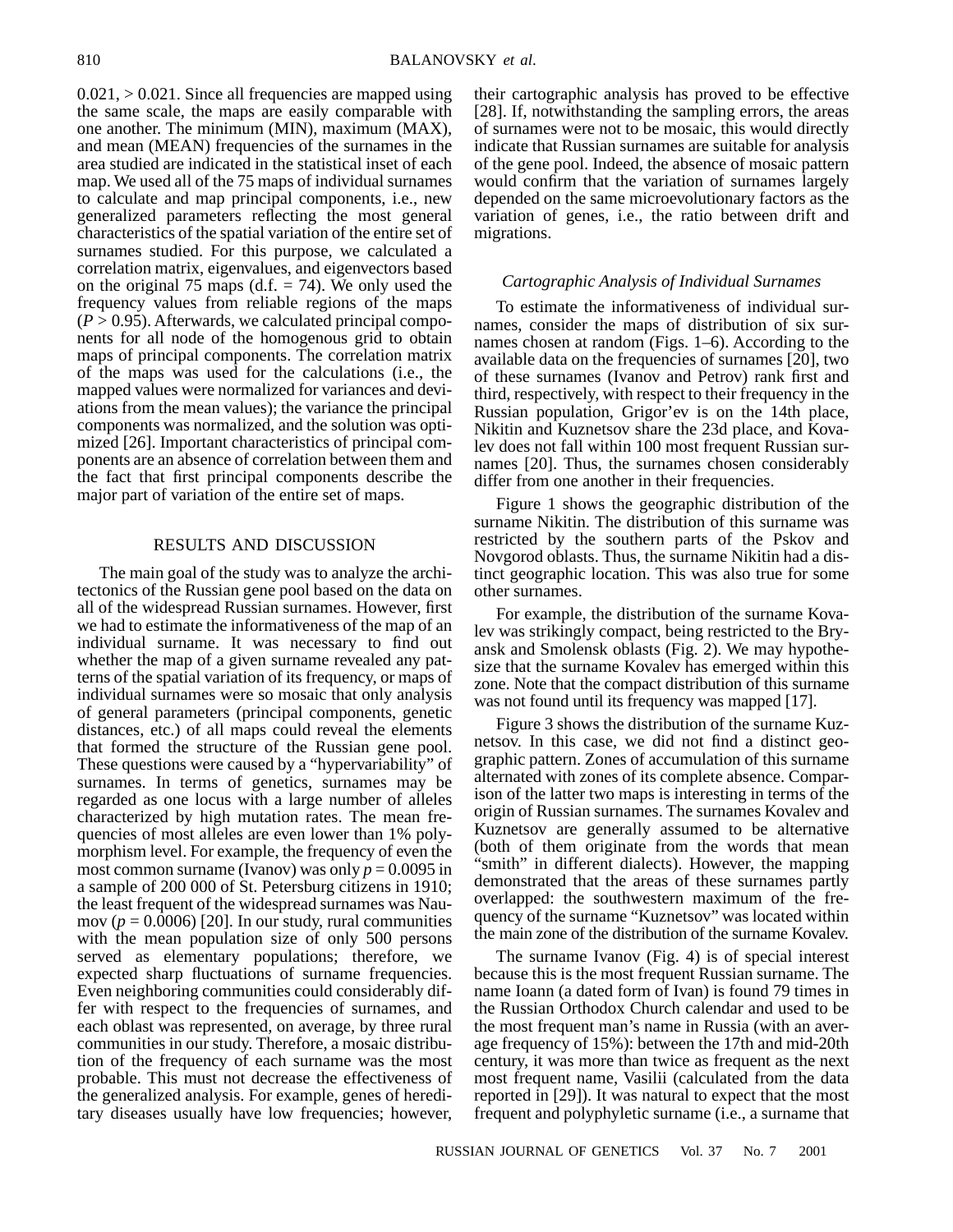

**Fig. 1.** Geographic distribution of the surname Nikitin. The interval inset: the first interval (<0), low-reliability zones; the second interval (0–0.001), zones where the surname is almost absent; the third interval (0.001–0.011), zones with the surname frequencies lower than 1%; the fourth interval (0.011–0.021), zones with the surname frequencies from 1 to 2%; the fifth interval (>0.021), zones with the surname frequencies higher than 2%; the proportion of the total area corresponding to the given interval is indicated above each interval in the histogram. The statistical inset: *K*, the number of the populations mapped; *N*, the number of grid nodes in the high-reliability zones; MIN, MAX, and MEAN, the minimum, maximum, and mean gene frequencies, respectively.

independently originated from the most frequent Christian name at many sites throughout the area) would not exhibit any geographic pattern. It is all the more surprising that the surname Ivanov is almost absent in some regions on the map. The zones of high frequencies are located in the northwest and (with somewhat lower frequencies) in the northeast. In the southern regions, the only "islet" of this surname is located near Kursk.

Figure 5 shows two zones of the highest frequencies of the surname Grigor'ev. The major zone encompasses the northwestern regions of Russia, and the minor zone is located in the Nizhni Novgorod oblast. The major zone is almost continuous, with a low frequency being found only in a part of the Tver oblast.

Figure 6 shows the vast zone of distribution of the surname Petrov in the northwestern part of Russia.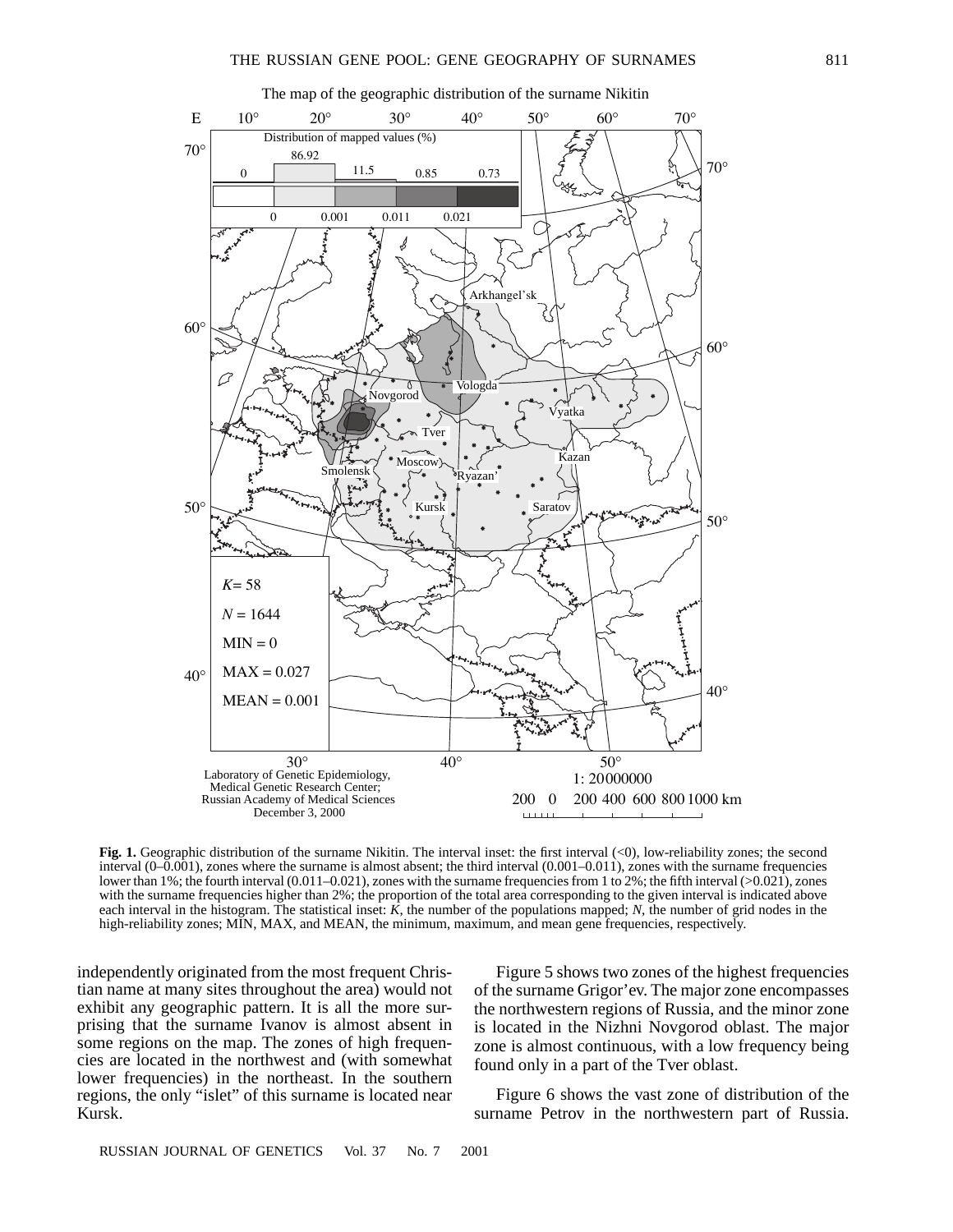

The map of the geographic distribution of the surname Kovalev

**Fig. 2.** Geographic distribution of the surname Kovalev (see Fig. 1 and the text for designations)

However, the surname Petrov is almost absent in the Tver oblast and neighboring regions, i.e., in the center of this zone. Thus, the area of this surname is ringshaped and has maximums near Moscow and near Vologda.

The main conclusion that we may draw from the analysis of the maps of randomly chosen surnames is that each Russian surname has its typical geographic location. Some surnames exhibited extremely distinct geographic distributions, whereas none of the surnames studied was ubiquitous, i.e., none of them exhibited a mosaic or homogenous distribution throughout the area.

The results of our analysis, including the "accumulation zones" found in this study, are certainly preliminary and require further study and refinement. To correctly assess the areas of distribution of each Russian surname, it is necessary to use more data sources and to increase the total sample size by an order of magnitude. Taking into account that the population samples used in this study were insufficient, it seemed improbable to find any accumulation zones encompassing several neighboring populations. The fact that we have nevertheless found some geographic patterns of distribution of individual surnames indicates that surnames are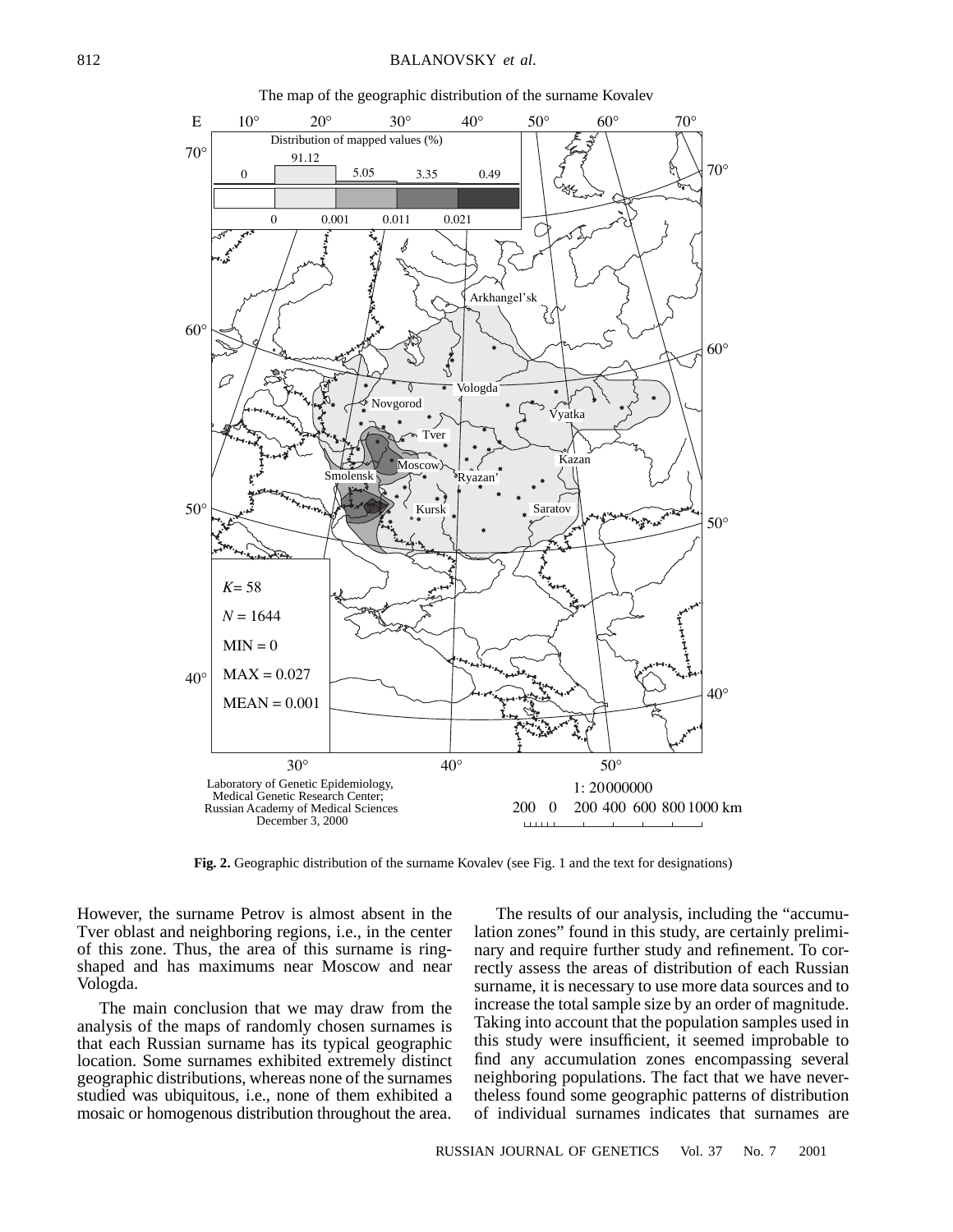

**Fig. 3.** Geographic distribution of the surname Kuznetsov (see Fig. 1 and the text for designations).

more appropriate for studying the Russian gene pool, including its history, than it was expected. It is of fundamental importance that the mapping of surname frequencies allowed us to objectively estimate their spatial variation. In the given case, a map is indispensable and often the only tool at the researcher's disposal.

Thus, the cartographic analysis of individual surnames revealed geographic patterns of their variation, which demonstrated that quasi-genetic markers were sufficiently informative when studying the spatial structure of the Russian gene pool. This allowed us to turn to the main goal of the study and to reveal the genepool structure through the generalized cartographic analysis of the entire set of surnames studied.

## *Analysis of Principal Components*

For this purpose, we analyzed the principal components of the variation of the widespread surnames. The gene-geographic maps of principal components are maps of new generalized parameters that describe the major portion of the diversity of all surnames and correspond to the main scenarios of their variation. Since the original set of data consisted of 75 maps of sur-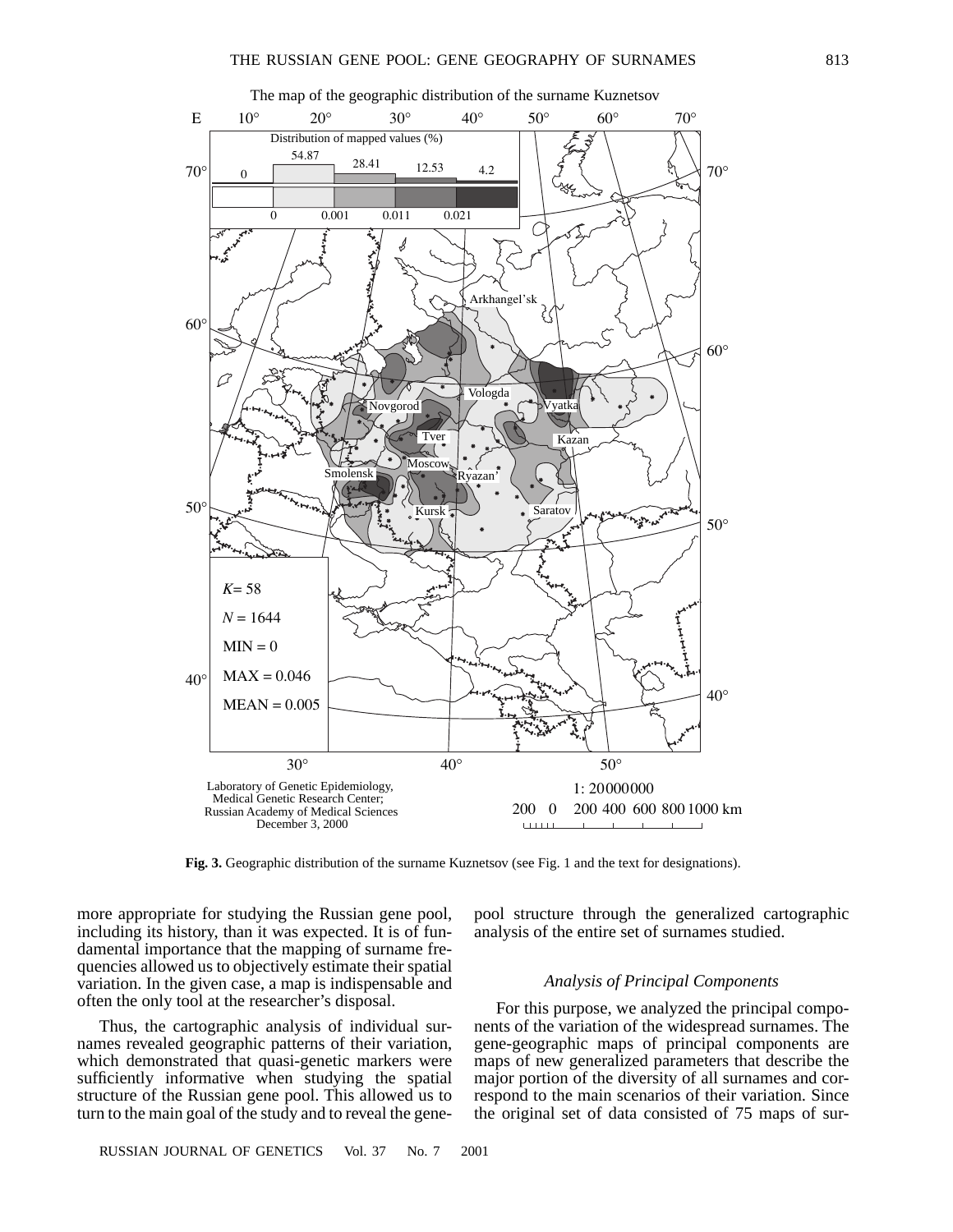

The map of the geographic distribution of the surname Ivanov

**Fig. 4.** Geographic distribution of the surname Ivanov (see Fig. 1 and the text for designations).

names, we constructed 75 maps of principal components. The effectiveness of the method may be estimated if we compare all components with respect to the proportion of variation described by each of them  $(S_i)$ . If the next component describes a considerably lower proportion of the total variance than the preceding component, and the accumulated variance rapidly increases, then the method is effective. If the proportions of the variance of the consecutive components only slightly differ from one another (in our case, by about 1/74 or 1.3%), this means that the original characters are distributed chaotically, and we cannot distinguish the main vectors of the gene-pool variation. If this were the case, the new 75 generalized parameters would not differ fundamentally from the original data, and the method of principal components would not be informative.

Figure 7 shows the variance that is described by the first ten components. The percentages of the total variance accounted for by each component  $(S_i)$  are shown in the histogram and indicated on the left ordinate axis. The accumulated variance  $(\sum S_i)$ , in percents) is described by the curve, and its values are shown on the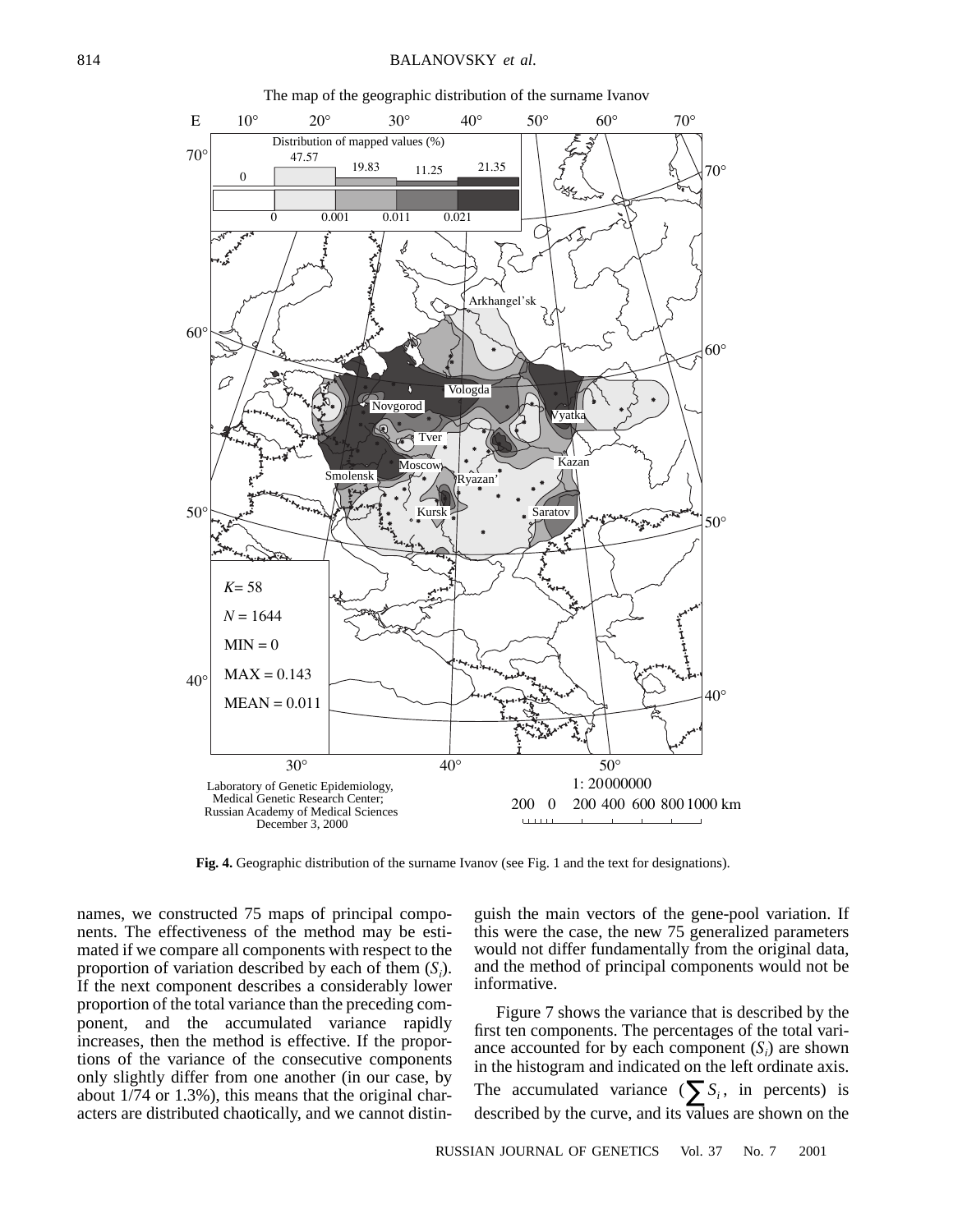

**Fig. 5.** Geographic distribution of the surname Grigor'ev (see Fig. 1 and the text for designations).

right ordinate axis. As is seen from the graph, the accumulated variance quickly reaches the plateau: the first two principal components account for as much as 30% of the total variation (instead of 3% expected in the case of ineffectiveness of the method); the first five components, almost half of the total variation (instead of 7% for an ineffective method); and the first ten components, two thirds of the total variation of 75 characters; so that the remaining 65 principal components add little information. The results obtained indicate that the method of principal components is highly effective for analysis of Russian surnames.

The map of the first principal component (Fig. 8) shows the main trend of the gene-pool geographic variation, which is close to longitudinal; it is directed from the northwestern to the eastern regions of the area studied. This trend exhibits the strongest correlations with the surnames Vasil'ev, Mikhailov, Fedorov, Aleksandrov, Andreev, and Il'in. Note that all of these surnames are "calendar," i.e., they originate from Christian names contained in the church calendar.

The map of the second principal component (the second most important "scenario" of the gene-pool geographic variation) is characterized by latitudinal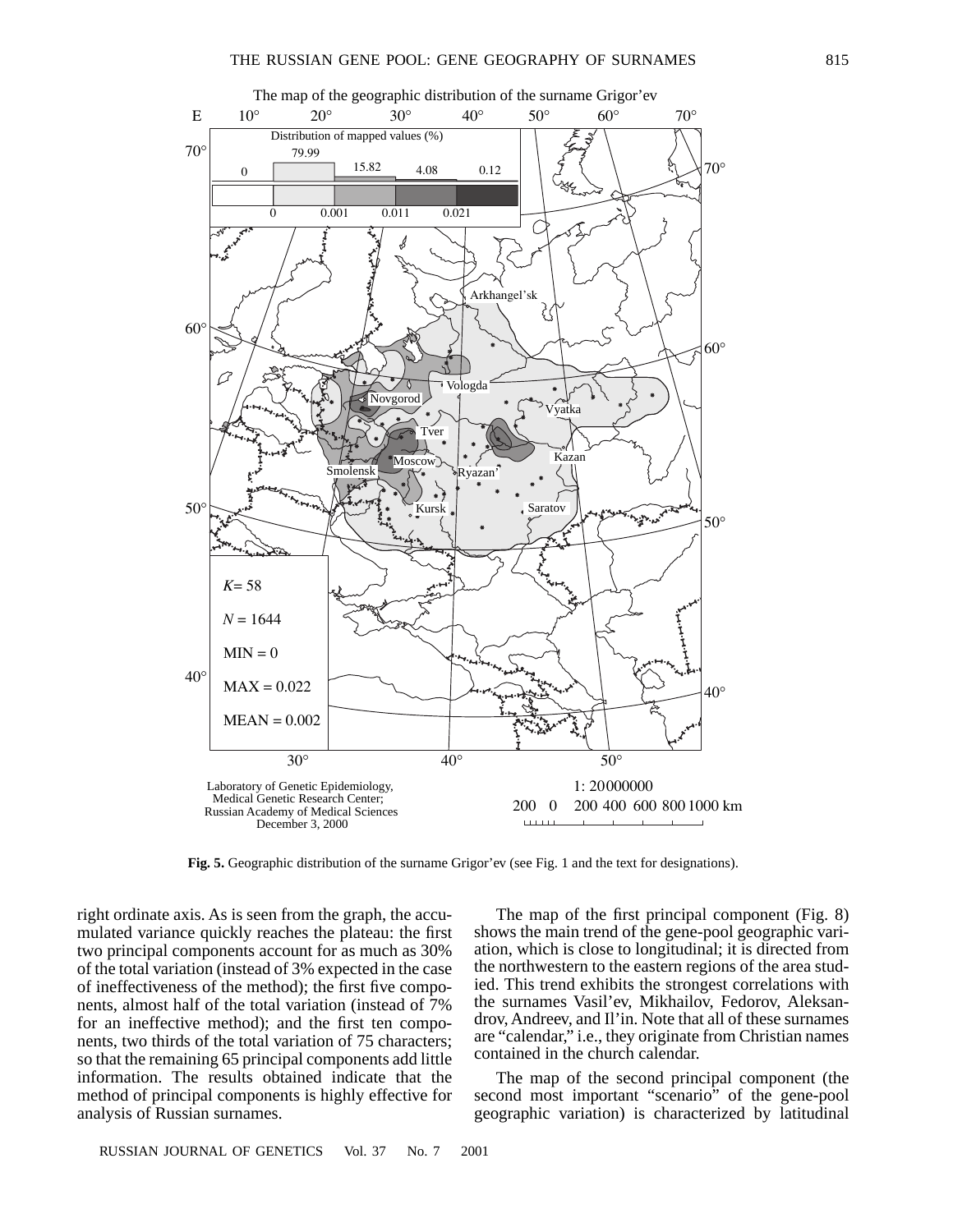

The map of the geographic distribution of the surname Petrov

**Fig. 6.** Geographic distribution of the surname Petrov (see Fig. 1 and the text for designations).

variation directed from the southwestern to the northern regions of the area studied. This trend exhibits the strongest correlations with the surnames Denisov, Novikov, Kovalev, Kozlov, Anokhin, and Chistyakov (note that only one of them is a "calendar" name).

Before we turn to interpretation of the maps of principal components, note that a polysystemic approach (comparison of the maps of different systems of characters) is fundamentally important when analyzing the gene-pool structure [30–33]. If different systems of characters reveal a unified structure of the gene pool (although some characters may be studied better than others, sample sizes may be different, the characters themselves may differ in informativeness, etc.), then we may postulate that we have found the actual architectonics of the gene pool, whose features have forced their way through all the imperfectness of our studies [30–33].

In the given case, we had the rare possibility to carry out such a polysystemic study, because the maps of principal components for three important systems of characters (immunobiochemical genetic markers, dermatoglyphical traits, and anthropological traits) had already been drawn for the Russian gene pool [30, 32, 34].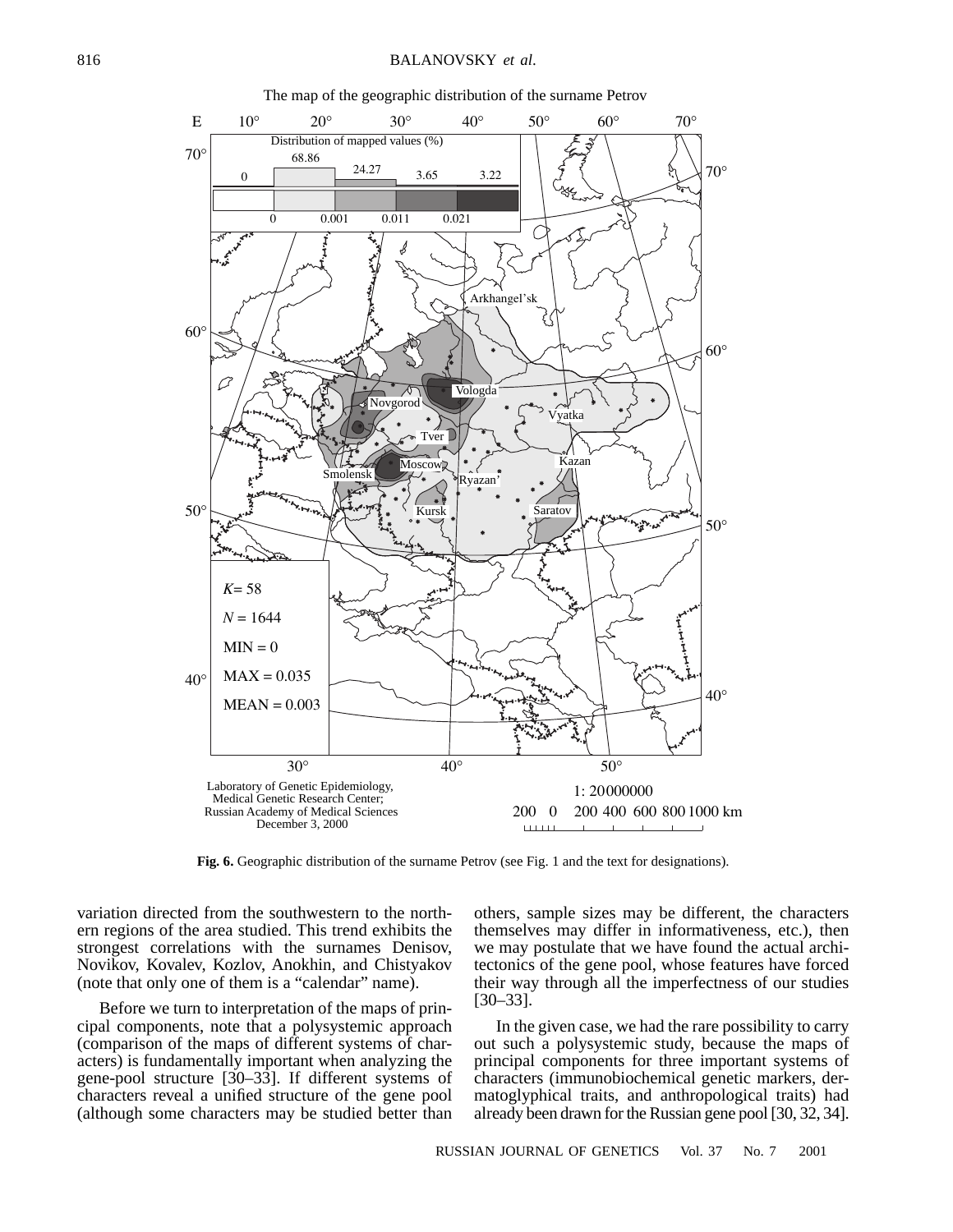

**Fig. 7.** Distribution of the total variance of Russian surnames among the first ten principal components. The histogram and the left ordinate axis show the percentages of the variance  $(S_i)$  described by each of the ten principal components. The curve and the right ordinate axis show the accumulated variance ( $\sum S_i$ ; in percents of the total variance).



**Fig. 8.** The map of the first principal component of the variation of Russian surnames.

RUSSIAN JOURNAL OF GENETICS Vol. 37 No. 7 2001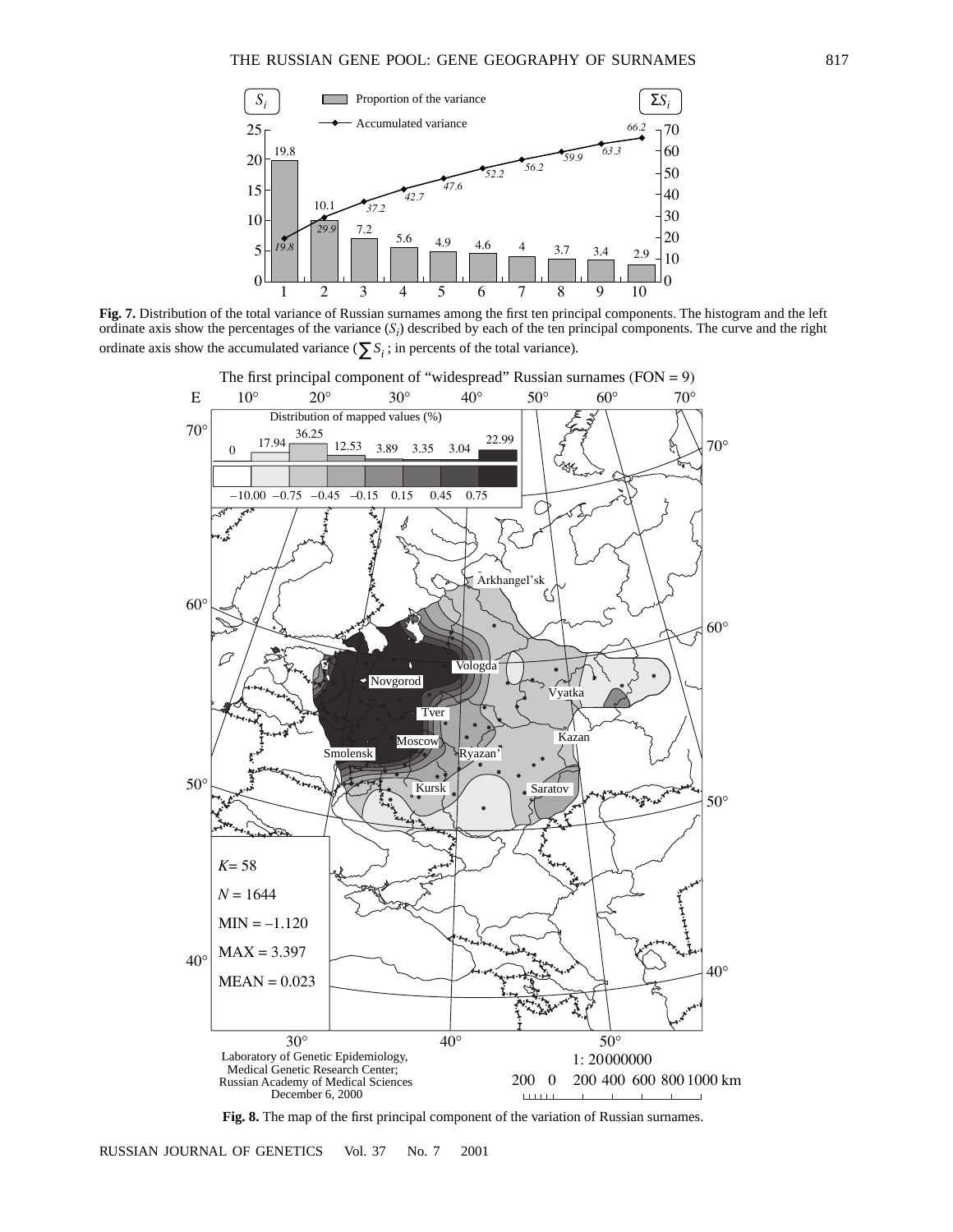

The second principal component of "widespread" Russian surnames  $(FON = 15)$ 

**Fig. 9.** The map of the second principal component of the variation of Russian surnames

Comparison of the generalized maps demonstrated that the first principal components of all of the three systems are strongly correlated and exhibit the same (latitudinal) variation trend. The map of the second principal component of the variation of surname frequencies also fits this pattern. This map (Fig. 9) is enough to conceive the main trend of the variation of the Russian gene pool reflected by all of the four so different systems of characters. The maps of these four systems only differ from one another with respect to two elements: (1) the relative position of the southern core (which is located in some maps farther to the east or west than in others; in some maps, there are both southwestern and southeastern cores) and (2) either more or less pronounced the northern or "Pomor" core (it is especially marked in the map of surnames).

The similarity of maps of four systems of characters (genetic, dermatoglyphical, anthropological, and anthroponymical) indicates that the latitudinal variation with a special position of the northernmost population group is the true main structure of the Russian gene pool. This latitudinal variation of the Russian gene pool agrees with another fundamentally important systems of characters, namely, the linguistic system. This is a system of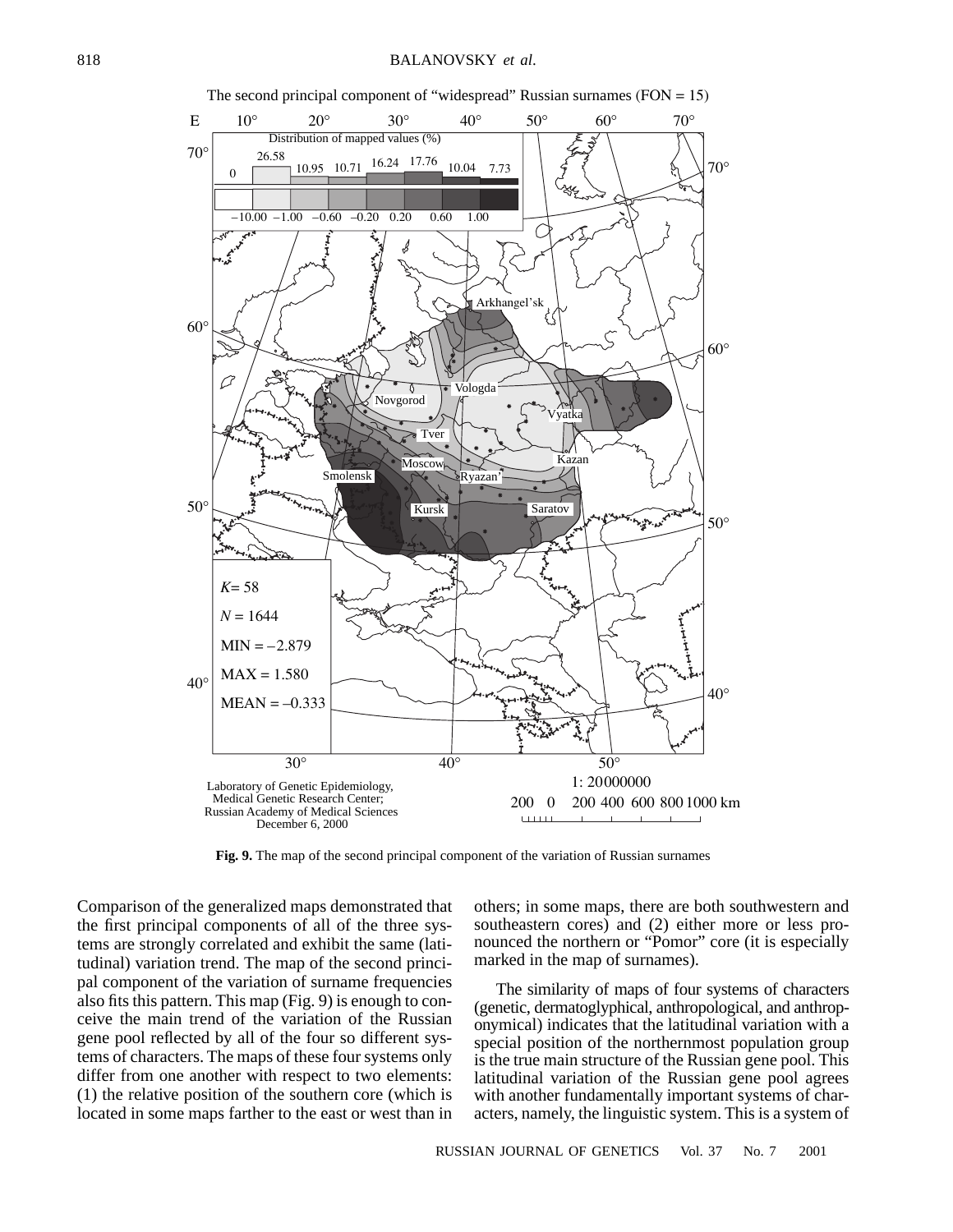



**Fig. 10.** The map of the second principal component of the variation of Russian surnames constructed by direct calculation, i.e., from the original data on the surname frequencies in rural populations.

various Russian dialects, the main groups of which are southern, central, and northern dialects (see, e.g., [35]).

In addition, we should emphasize the specificity of the Russian gene pool. In contrast to the Russian gene pool, the total Eastern European gene pool exhibits a longitudinal (west–east) variation trend of the systems of immunobiochemical markers, DNA markers, dermatoglyphical traits, and anthropological traits [32, 33, 36, 37].

Thus, analysis of various sets of data has confirmed that the latitudinal variation that is displayed by the seca true variation pattern of the Russian gene pool. This is additional evidence for the effectiveness of surnames as a model character for studying the gene-pool spatial structure.

ond principal component of the surname frequencies is

Regarding the first principal component of surname variation, note that its trend is different from the trends of the first and second principal components for other systems of characters [30]. The map (Fig. 8) demonstrates that, judging by quasi-genetic markers, the northwestern region is almost isolated, which is consid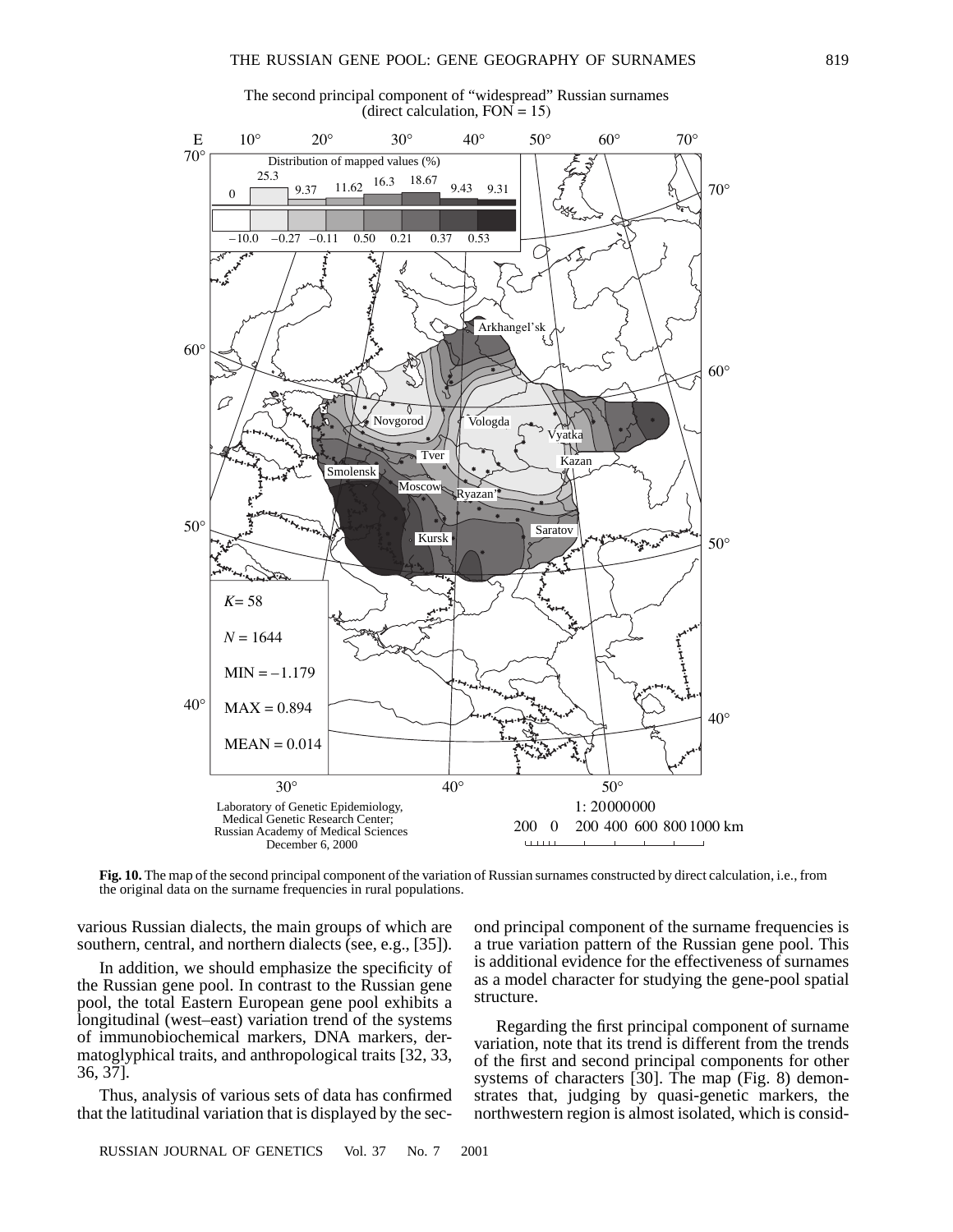erably less pronounced in the maps of other characters [31]. Possibly, the northwestern core has been determined by the criterion for widespread surnames used in our study (the presence of the surname in at least two populations), because this region was characterized by the smallest spectrum of surnames. Therefore, a greater proportion of "northwestern" surnames might have been included in the list of widespread surnames. However, it is possible that the distribution of surnames reflects not only common trends, but also other patterns, which are not reflected by anthropological and genetic characters (as is the case with dermatoglyphical characteristics in Eastern Europe) [33]. Additional studies on larger sets of surnames and populations are required to determine whether the distribution of the first principal component of the surname distribution actually reflects the true gene-geographic trend.

#### *The Problem of False Correlation*

In conclusion, consider an important methodical question concerning the mapping of principal components. Sokal and Cavalli-Sforza raised this question in their discussion on the effect of false correlations [38–40] caused by the interpolation procedure during mapping.

The number of population studied is always lower than the number of nodes on the map; therefore, data interpolation is necessary for constructing the cartographic model. Sokal notes that this procedure may lead to false correlations between maps. Since principal components are calculated from the matrix of correlations *between maps*, then the principal components will also be distorted due to the false-correlation error. According to Sokal, if the principal components were calculated directly from the original data (without maps) and the map of principal components were constructed based on these values, we would avoid the false-correlation error. However, Sokal agrees that this method of calculation is only possible in the rare cases when the entire set of characters is comprehensively studied in all populations.

Although we agree with Sokal in general, we think that the solution proposed by him (a rejection of the maps of principal components) is an extreme measure. This problem should be theoretically and experimentally studied in more detail. This experiment cannot be performed with genetic markers, because different sets of markers have been studied in different populations (the matrix is singular) and, hence, the matrix of principal components cannot be calculated directly. In contrast, all quasi-genetic markers were studied in all populations, which allowed us to test the effect of false correlations experimentally.

For this purpose, we constructed two variants of the map of principal components, calculated directly and from the surname maps, respectively. Figure 9 shows the result of calculation from the maps, i.e., construction of the maps of individual characters and calculation of principal components based on the resultant maps, the correctness of which was questioned by R. Sokal. Figure 10 shows the map of the same component obtained by direct calculation from the original data. This map serves as the correctness standard.

Comparison of these maps demonstrated their close similarity: the correlation coefficient was 0.963. In other words, the estimation of principal components based on maps of characters and through direct calculation yielded the same results. Thus, the experiment demonstrated that calculation of principal components from interpolated data did not lead to the false-correlation error. Note that we used a special technique for assessment of the reliability of mapping to select the regions with highly reliable prognosis  $(P > 0.95)$ , and only data on these regions were used when calculating the principal components. The use of only "reliable" regions guaranteed the absence of false correlations.

Undoubtedly, intense research is required to estimate the limits of applicability of the principal-component method in the general case. However, the almost complete coincidence of the maps shown in Figs. 9 and 10 indicates that the resultant maps are free from falsecorrelation errors (provided that the reliability of information is taken into account). Therefore, the maps of principal component presented in this study are entirely correct and reflect the actual spatial variation of the Russian gene pool.

## ACKNOWLEDGMENTS

This study was supported by the Russian Humanitarian Scientific Foundation, the Russian Foundation for Basic Research and the State Program "Frontiers in Genetics."

#### REFERENCES

- 1. Crow, J.F. and Mange, A.P., Measurement of Inbreeding from Frequency of Marriages between Person of the Same Surname, *Eug. Quart.,* 1965, vol. 12, pp. 199–203.
- 2. Balanovskaya, E.V., Pocheshkhova, E.A., Balanovsky, O.P., *et al.*, Gene Geographical Analysis of a Subdivided Population: II. Geography of Accidental Inbreeding (Inferred from Frequencies of Family Names in Adyghes, *Genetika* (Moscow), 2000, vol. 36, no. 8, pp. 1126–1139.
- 3. Rychkov, Yu.G., Space and Time in Gene Geography, *Vestn. Akad. Med. Nauk SSSR*, 1984, no. 7, pp. 11–15.
- 4. Luzina, F.A., Hereditary Polymorphism and Genetic Processes in the Indigenous Population of the Altai Highlands, *Abstract of Cand. Sci. (Biol.) Dissertation*, Moscow: Mos. State Univ., 1987.
- 5. Kazachenko, B.N., Revazov, A.A., Tarlycheva, L.V., and Lavrovskii, V.A., The Use of Family Names to Study the Factors in Dynamics of the Population Structure, *Genetika* (Moscow), 1980, vol. 16, no. 11, pp. 2049–2057.
- 6. Revazov, A.A., Paradeeva, G.M., and Rusakova, G.I., Possibility of Using Russian Family Names as a Quasi-

RUSSIAN JOURNAL OF GENETICS Vol. 37 No. 7 2001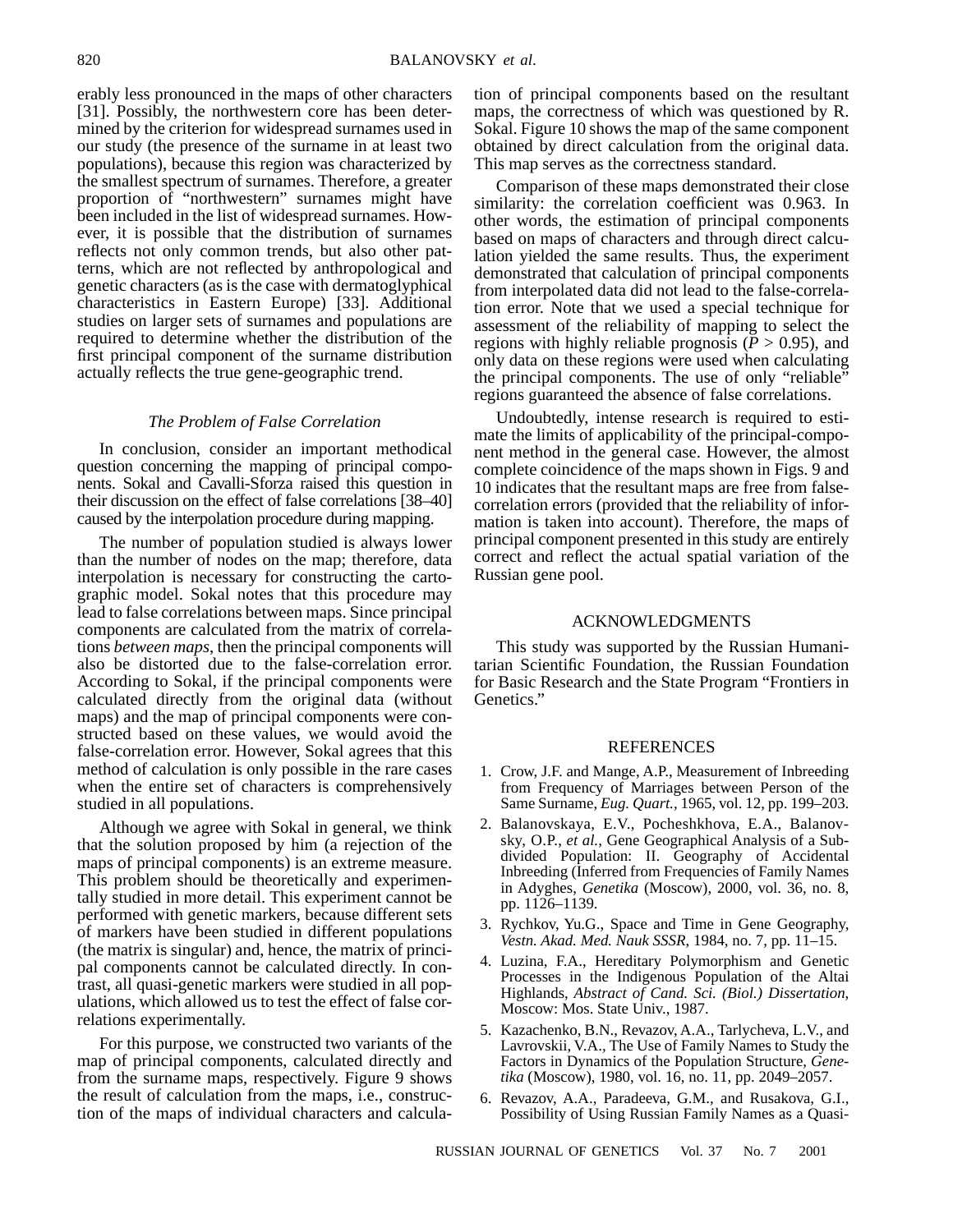genetic Marker, *Genetika* (Moscow), 1986, vol. 22, no. 4, pp. 699–703.

- 7. El'chinova, G.I., Paradeeva, G.M., and Revazov, A.A., Medical Genetic Study of the Population of the Kostroma Oblast: 9. Interpretation of the Matrix of Genetic Distances, *Genetika* (Moscow), 1988, vol. 24, no. 11, pp. 2043–2049.
- 8. Ginter, E.K., Mamedova, R.A., El'chinova, G.I., *et al.*, A Load of Autosomal Recessive Disorders and Its Association with Consanguineous Marriages in the Population of the Kirov Oblast, *Genetika* (Moscow), 1993, vol. 29, no. 6, pp. 1042–1046.
- 9. Ginter, E.K., Mamedova, R.A., El'chinova, G.I., and Brusintseva, O.V., The Population Genetic Structure and Specific Features of the Spatial Distribution of Autosomal Recessive Disorders in the Kirov Oblast, *Genetika* (Moscow), 1994, vol. 30, no. 1, pp. 107–111.
- 10. El'chinova, G.I., Kravchuk, O.I., Startseva, E.A., *et al.*, Meadow Maris: Genes, Family Names, and Migrations, *Genetika* (Moscow), 1996, vol. 32, no. 10, pp. 1421– 1422.
- 11. El'chinova, G.I., Kadoshnikova, M.Yu., Mamedova, R.A., *et al.*, On the Frequency-Based Criterion for Selecting Family Names to Study the Population Genetic Structure, *Genetika* (Moscow), 1991, vol. 27, no. 2, pp. 358– 360.
- 12. El'chinova, G.I., Kadoshnikova, M.Yu., and Mamedova, R.A., Identification of Specific Features of the Population Genetic Structure by Means of Description of the Genetic Landscape, *Genetika* (Moscow), 1991, vol. 27, no. 11, pp. 1994–2001.
- 13. Balanovsky, O.P., Pocheshkhova, E.A., Nurbaev, S.D., and Balanovskaya, E.V., Spatial Variation of the Accidental Inbreeding Coefficient (A Cartographic Analysis of Quasigenetic Markers), *Zhizn' populyatsii v geterogennoi srede* (Life of a Population in Heterogeneous Environment), Ioshkar-Ola: Periodika Marii El, 1998, part 2, pp. 64–66.
- 14. Pocheshkhova, E.A., Balanovskaya, E.V., Balanovsky, O.P., and Nurbaev, S.D., The Adyghe Gene Pool: The Past in the Present, *Rasa: mif ili real'nost'? Trudy 1 Mezhdunarodnoi konferentsii Rossiiskogo otdeleniya Evropeiskoi antropologicheskoi assotsiatsii* (Race: A Myth of a Reality?: Proc. 1st Int. Conf. of the Russian Division of the Eur. Anthropol. Assoc.), Moscow: Staryi Sad, 1998, pp. 71–72.
- 15. Pocheshkhova, E.A., Genetic Demographic Analysis of the Subdivided Adyghe Population, *Cand. Sci. (Biol.) Dissertation*, Moscow, 1998.
- 16. Churnosov, M.I., The Genetic Demographic Structure and Distribution of Multifactorial Traits in Populations of the Kursk Oblast, *Abstract of Doctoral (Med.) Dissertation*, Moscow, 1997.
- 17. Buzhilova, A.P., Geography of Russian Family Names, *Vostochnye slavyane. Antropologiya i etnicheskaya istoriya* (Eastern Slavs: Anthropology and Ethnical History), Moscow: Nauchnyi Mir, 1999, pp. 135–152.
- 18. Nikonov, V.A., *Imya i obshchestvo* (Name and Society), Moscow, 1974.
- 19. Nikonov, V.A., *Geografiya familii* (Geography of Family Names), Moscow, 1988.
	-
- 20. Superanskaya, A.V. and Suslova, A.V., *Sovremennye russkie familii* (Modern Russian Family Names), Moscow: Nauka, 1984.
- 21. *Proiskhozhdenie i etnicheskaya istoriya russkogo naroda: po antropologicheskim dannym* (The Origin and Ethnical History of the Russian People: Anthropological Data), Bunak, V.V., Ed., Moscow: Nauka, 1965.
- 22. Balanovskaya, E.V., Balanovsky, O.P., Spitsyn, V.A., *et al.,* The Russian Gene Pool: Gene Geography of Serum Gene Markers (*HP, GC, PI, TF*), *Genetika* (Moscow), 2001, vol. 37 (in press).
- 23. Balanovskaya, E.V., Balanovsky, O.P., Spitsyn, V.A., *et al.,* The Russian Gene Pool: Gene Geography of Erythrocytic Gene Markers (*ACP1, PGM1, ESD, GLO1, 6-PGD*), *Genetika* (Moscow), 2001, vol. 37 (in press).
- 24. Serbenyuk, S.N., Koshel', S.M., and Musin, O.R., The MAG Programs for Constructing Digital Models of Geological Fields, *Geodez. Kartograf.*, 1991, no. 4, pp. 44– 46.
- 25. Balanovskaya, E.V., Nurbaev, S.D., and Rychkov, Yu.G., Computer Technology of Gene Geographical Studies of the Gene Pool: I. Statistical Information of Maps, *Genetika* (Moscow), 1994, vol. 30, no. 7, pp. 951–965.
- 26. Balanovskaya, E.V. and Nurbaev, S.D., Computer Technology of Gene Geographical Studies of the Gene Pool: IV. Populations in the Space of the Major Components, *Genetika* (Moscow), 1997, vol. 33, no. 12, pp. 1693– 1710.
- 27. Nurbaev, S.D. and Balanovskaya, E.V., Computer Technology of Gene Geographical Studies of the Gene Pool: V. Estimation of Map Reliability, *Genetika* (Moscow), 1998, vol. 34, no. 6, pp. 825–838.
- 28. Zinchenko, R.A., El'chinova, G.I., Balanovskaya, E.V., *et al.*, The Effect of the Population Genetic Structure on the Load of Monogenic Hereditary Disorders in Russian Populations, *Vestn. Rus. Akad. Med. Nauk*, 2000, no. 5, pp. 5–11.
- 29. Suslova, A.V. and Superanskaya, A.V., *O russkikh imenakh* (On Russian Names), Leningrad: Lenizdat, 1991.
- 30. Balanovskaya, E.V., Balanovsky, O.P., Nurbaev, S.D., *et al.,* The Russian Gene Pool: Data of Various Disciplines, *II S''ezd VOGiS: Tezisy dokladov* (Proc. II Meeting of VOGiS), St. Petersburg, 2000, vol. 2, pp. 311–312.
- 31. Balanovsky, O.P., Buzhilova, A.P., and Balanovskaya, E.V., Gene Geographical Analysis of Russian Family Names, *II (IV) rossiiskii s''ezd meditsinskikh genetikov. Tezisy dokladov* (Proc. II (IV) Russ. Meeting of Medical Geneticists), Kursk, 2000, pp. 153–154.
- 32. Balanovskaya, E.V. and Balanovsky, O.P., Gene Geography of East European Ethnoses and Peculiar Features of the Russian Gene Pool, in *Zhenshchiny v fundamental'noi nauke* (Women in Basic Research), St. Petersburg, 2000, pp. 81–82.
- 33. Balanovsky, O.P., Deryabin, V.E., Dolinova, N.A., *et al.*, The Gene Pool of East European Ethnoses from the Genetic and Anthropological Data, *II S''ezd VOGiS: Tezisy dokladov* (Proc. II Meeting of VOGiS), St. Petersburg, 2000, vol. 2, pp. 312–313.
- 34. Deryabin, V.E., Modern East Slavonic Ethnoses, in *Vostochnye slavyane. Antropologiya i etnicheskaya istoriya*